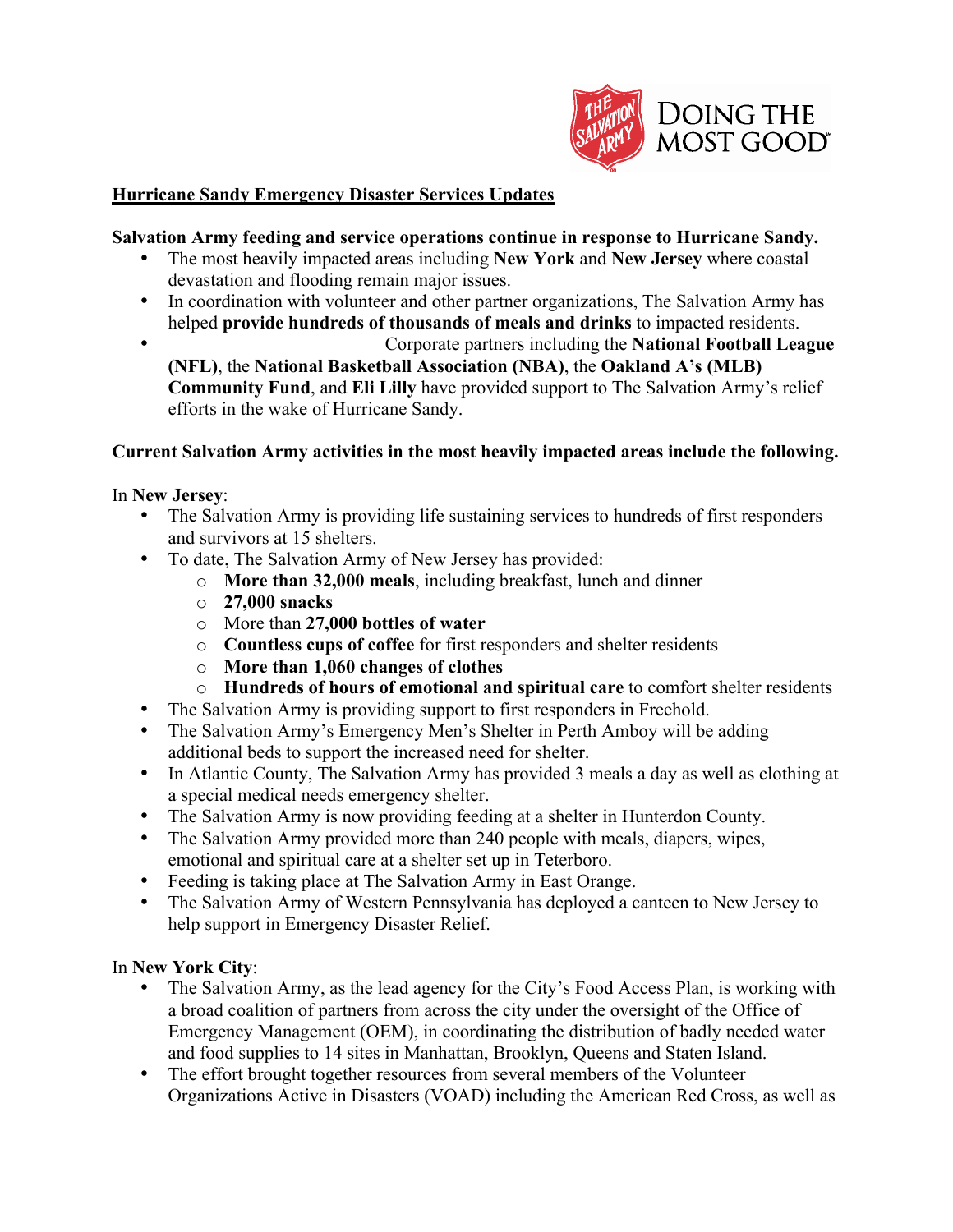the City Council, the NYPD, the National Guard and dozens of volunteers from across New York City.

- With the assistance of 400 National Guard troops, service sites were established in public parks and playgrounds in the hardest hit areas. During the course of the day, more than **600,000 bottles of water and nearly 300,000 packaged meals were distributed** to approximately 100,000 local residents. In addition, meals were delivered to the apartments and homes of shut-in residents in these areas.
- Distribution Centers will be open on Friday, November  $2<sup>nd</sup>$  and Saturday, November  $3<sup>rd</sup>$ from 1:00-5:00pm. (Hours will be determined as needed for the coming week.)
- The distribution center locations include:
	- o **Staten Island**
		- Parking Lot Corner of Mill Road  $&$  New Dorp Lane
		- Empty Lot Corner of Yetman  $&$  Ylon Boulevard
	- o **Queens**
		- Conch Playground  $51<sup>st</sup>$  Street & Rockaway Beach Boulevard
		- **Hammel Playground 84<sup>th</sup> Street & Rockaway Beach Boulevard**
		- Red Fern House Playground Redfern Avenue & Beach  $12<sup>th</sup>$  Street
		- Hallets Cove Vernon Blvd. &  $30<sup>th</sup>$  Road
	- o **Brooklyn**
		- Coney Island Surf Island Playground West  $25<sup>th</sup>$  Street & Surf Avenue
		- Red Hook Coffey Park  $85$  Richards Street
	- o **Manhattan**
		- Chelsea Park: West  $27<sup>th</sup>$  Street, between  $9<sup>th</sup>$  and  $10<sup>th</sup>$  Avenues
		- **Lower East Side: Vladic Playground East 10<sup>th</sup> Street, between C & D** Avenues
		- Lower East Side: Al Smith Playground Catherine Street, between Cherry & Monroe Streets
		- **Lower East Side: Hamilton Fish Playground Pitt Street & East Houston** Street
		- Grand Street Settlement Houses 413 Grand Street
		- Confucius Plaza on Division Street
- For the next few days The Salvation Army will also be serving food at Seward High School in lower Manhattan where 1,000 people are being fed breakfast, lunch and dinner.

# In **Maryland and West Virginia**:

- The Salvation Army is continuing to wind down services in Western Maryland and West Virginia where more than two feet of snow have left thousands without power.
- In Grafton, WV, The Salvation Army has fed more than **850 people** and provided hundreds of to-go boxes of food to emergency personnel and community members without power. The Salvation Army has also provided warm blankets, gloves and toboggans to people in need.
- Additionally in Grafton, The Salvation Army purchased needed items for families staying in shelters with donated gift cards from Walmart, and other donations have come in from small businesses in the area as well as Dominos and KFC.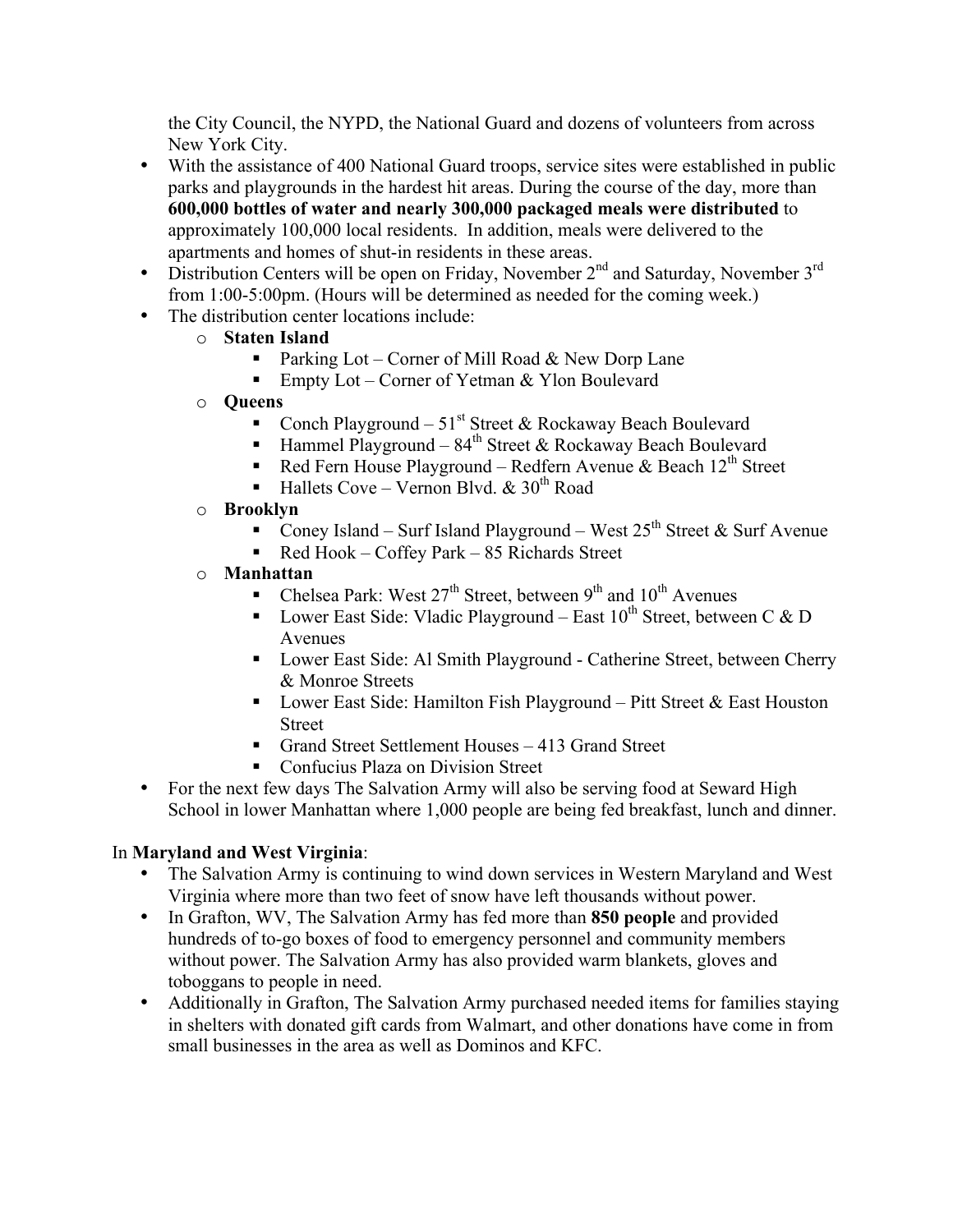# **Nationally**:

- The Salvation Army maintains a fleet **of disaster vehicles and supply warehouses** across the United States to enable speedy mobilization.
- There are **more than 300 emergency response vehicles** in the eastern and southern United States alone and **nearly 600 units nationwide**.
- These units are able to **serve thousands of meals and drinks per day** when operating at full capacity.
- In addition to food, hydration, and emotional and spiritual care, The Salvation Army is also prepared to provide:
	- o Clean-up kits containing brooms, mops, buckets and cleaning supplies
	- o Hygiene kits
	- o Shower units
	- o First-aid supplies
	- o Communications support

# **Corporate Partners:**

- **FedEx Corp.** has donated \$100,000 in cash and \$100,000 in-kind transportation services to support The Salvation Army's relief efforts in response to Sandy, as part of a \$1.2 million commitment to several humanitarian organizations providing disaster relief across the northeast corridor.
- **Target** also committed a \$50,000 cash donation to The Salvation Army to benefit the survivors of Hurricane Sandy.
- **The PNC Foundation** will donate \$150,000 to The Salvation Army and \$150,000 to the American Red Cross for relief efforts in areas affected by Hurricane Sandy. The foundation also will match PNC employee contributions to The Salvation Army, American Red Cross, and AmeriCorps up to a total of \$150,000.
- **Albertsons Markets LLC**, from now through November 15, will run an in-store fundraiser to support The Salvation Army's Hurricane Sandy disaster response and recovery efforts.Albertsons Markets LLC has stores in Arizona, Colorado, Florida, Louisiana, New Mexico and Texas.
- **The National Football League (NFL)** and the **National Basketball Association (NBA),** along with their players' unions, will each donate \$1 million to humanitarian organizations, including The Salvation Army, which are providing disaster relief services following Hurricane Sandy.
- **The Oakland A's (MLB) Community Fund** will be accepting monetary donations to help support those affected by Hurricane Sandy, with proceeds going to The Salvation Army as well as the Humane Society of the United States.
- **Eli Lilly** announced it will match, dollar for dollar, every donation a Lilly employee makes to The Salvation Army or the American Red Cross toward Hurricane Sandy relief efforts.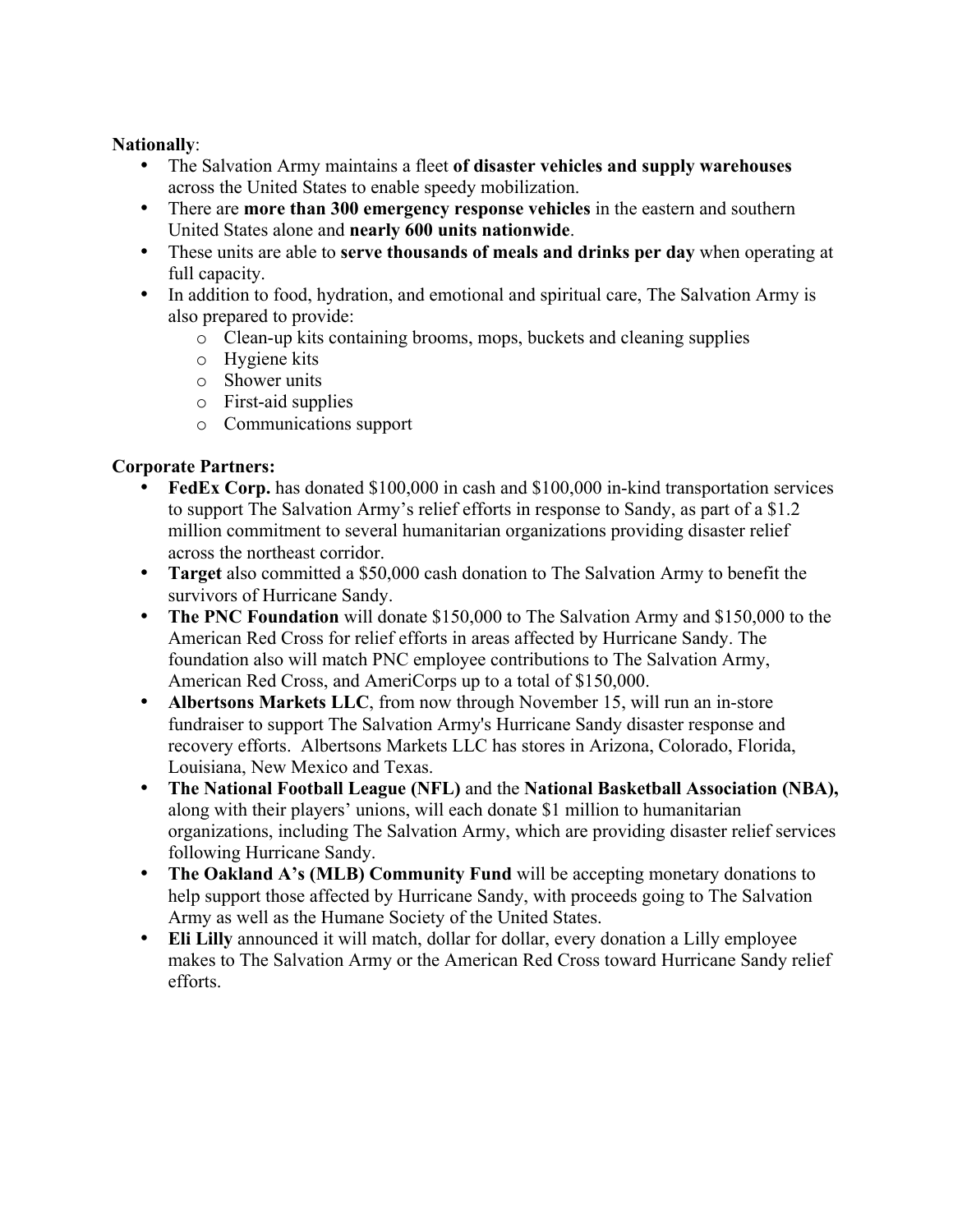**Monetary donations are the most critical need as supplies and personnel move into the areas of greatest need.**

- The Salvation Army is extremely gratified for the continued support of the donating public.
- To date, the Army has received **more than \$1.7 million in online donations** alone to support relief efforts, and **more than \$122,000 through 1-800-SAL-ARMY**.
- Donors are encouraged to give online at **www.SalvationArmyUSA.org** or by calling **1- 800-SAL-ARMY** (1-800-725-2769).
- You can also text the word **"STORM" to 80888** to make a \$10 donation through your mobile phone; to confirm your gift, respond with the word "Yes."\*
- Those interested in volunteering should register at **www.disaster.salvationarmyusa.org**. Please note that disaster service training is a prerequisite for volunteering in a disaster zone and not all registered volunteers will be called on to serve.
- At this point, in-kind donations, such as used clothing and used furniture, are not being accepted for hurricane relief. However, these items are vital to supporting the day-to-day work of your local Salvation Army. Please consider giving these items to your local Salvation Army Family Store or dial **1-800-SA-TRUCK** (1-800-728-7825).
- Checks may be made out to The Salvation Army Disaster Services Center, PO BOX 1959 Atlanta, GA 30301. Please designate "2012 Hurricane Season" on all checks.
- Corporations, foundations and others interested in donating to The Salvation Army response effort should contact Janella Eccleston at Janella.Eccleston@use.salvationarmy.org or 845-620-7730.

# **Your donations make a real difference.**

- A \$10 donation feeds a disaster survivor for one day.
- A \$30 donation provides one food box, containing staple foods for a family of four, or one household cleanup kit, containing brooms, mops, buckets and other cleaning supplies
- A \$100 donation can serve snacks and drinks for 125 survivors and emergency personnel at the scene of a disaster
- A \$250 donation can provide one hot meal to 100 people or keep a hydration station operational for 24 hours
- A \$500 donation keeps a Salvation Army canteen (mobile feeding unit) fully operational for one day

# **The Salvation Army is one of the nation's largest providers of disaster service and responds to hundreds of disasters across the country each year.**

- **Hurricane Katrina (August 2005)**: The Salvation Army provided more than **5.6 million meals** to survivors and first responders of Hurricane Katrina, and **2.5 million people** were assisted with emergency food, casework, emotional and spiritual care.
- **Haitian Earthquake (January 2010):** The Salvation Army packaged and delivered more than **10 million meals** to Haiti, and more than **27,000 survivors** were treated at Salvation Army medical facilities. Additionally, The Salvation Army distributed approximately 8,000 hygiene kits.
- **U.S. Tornado Outbreak (April & May 2011):** The Salvation Army served nearly **one million meals** and distributed 50,000 hygiene kits, and more than 10,000 people received emotional and spiritual care.